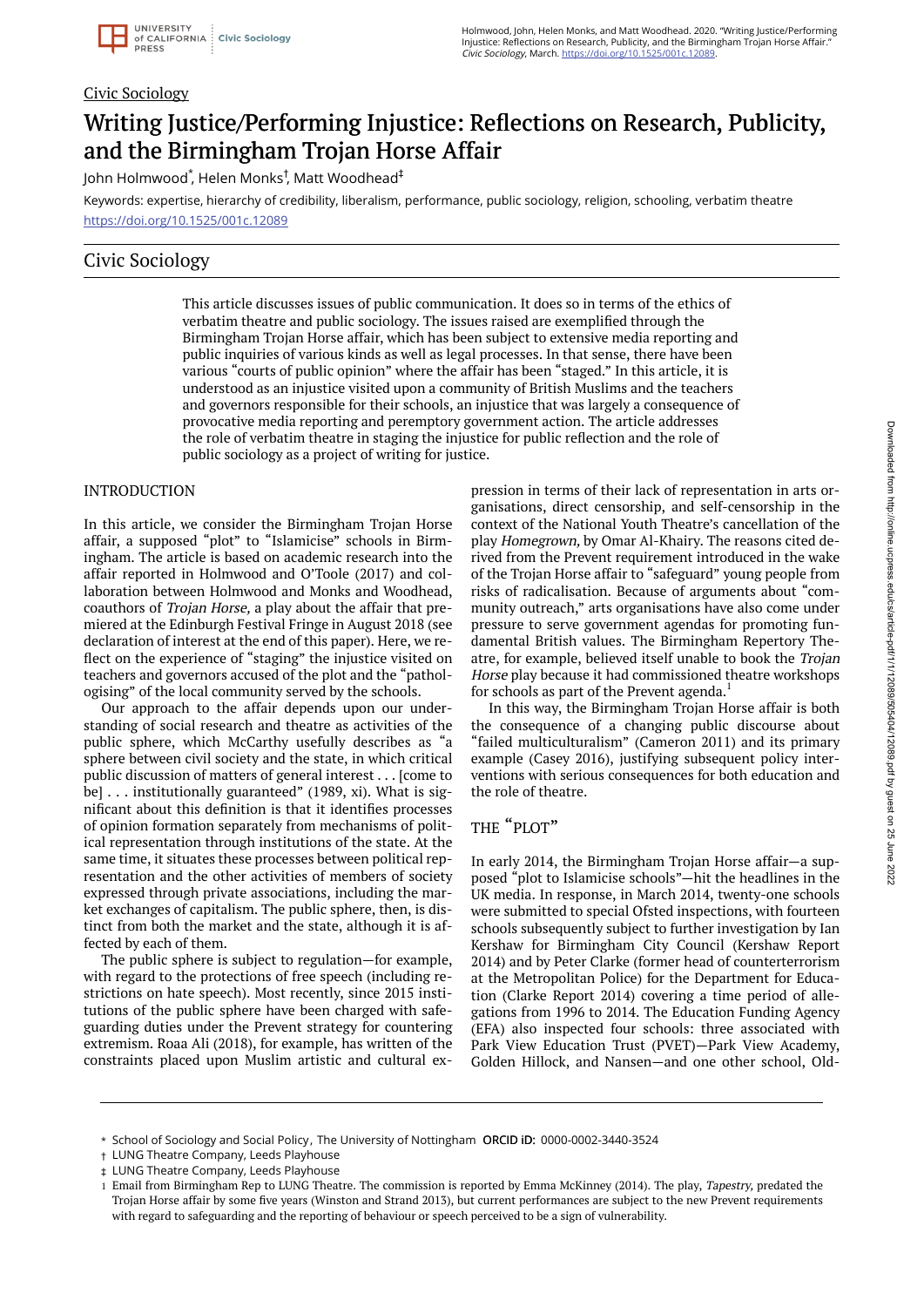know, which had close connections with it. It recommended that the funding contracts be withdrawn. One of the inspectors from the EFA visits was seconded as education adviser to the Clarke Report and drafted sections of it.

All of this took place under intense media scrutiny with allegations against parents, teachers, and the governors at the schools. Claims of bullying and inappropriate behaviour—for example, the distribution of class handouts stating that, under Islamic teaching, wives had to consent to sex with their husbands, the recording of a jihadi video in a school media centre, and the presentation of religious views during science lessons—were widely reported without any challenge. The Clarke Report listed twenty such "serious incidents" at PVET, while commenting laconically that "it is only fair to point out that the Trust disputed most, if not all, of the allegations" (Clarke Report 2014, 52).

The play stages the impact of these events and allegations at one school—Park View Academy—from the Ofsted and EFA visits through to the consequences of the Clarke Report.<sup>2</sup> The latter recommended that the National College of Teaching and Leadership (NCTL) should bring professional misconduct cases against those involved in the "plot."

Richard Kerbaj and Sian Griffiths (2015) reported in the Times that more than one hundred "Islamist" teachers were involved and that the NCTL was already considering thirty separate cases. In the event, just four cases were brought involving twelve teachers at PVET and Oldknow school. The cases against the teachers at PVET—the core of the "plot," according to the Clarke Report—began in October 2015. Significantly, the charges against the teachers were not of "extremism" but of "undue religious influence." Nor were there any charges made of financial impropriety and bullying, except for bullying in one case where the charges were dropped in the course of the hearing (Holmwood and O'Toole 2017).

The cases dragged on for nearly two years but were discontinued when the case against the senior leaders at PVET collapsed in May 2017 (NCTL 2017). This was a consequence of serious impropriety by the NCTL, including, inter alia, the revelation that witness statements for the prosecution had been drawn up in the light of statements given to the Clarke Report. This was something that had been vigorously denied by lawyers for NCTL, and it meant that those, and any unused statements from the Clarke Report in the possession of the NCTL legal team, should have been subject to disclosure to the defence. This included testimony of witnesses, including officials from Birmingham City Council and the Department for Education (DfE), which substantiated defence claims and had not been reported by Clarke. The credibility of the testimony from the member of the EFA inspection visit to PVET who went on to serve as education adviser to the Clarke inquiry was also questioned. Her testimony is featured in the play.

Government officials and policy advisers, as well as jour-

nalists previously involved in the case, rushed to announce that the cases had collapsed on a "technicality." For example, the co-head of the security and extremism unit at Policy Exchange (the conservative think tank that had advised Michael Gove's schools programme), Hannah Stuart, and its head of education, John David Blake, proposed that "non-disclosure of anonymous witness statements from the Clarke inquiry was described as an 'abuse of process', and that is deeply unfortunate, but this falls short of an exoneration. The decision to discontinue disciplinary proceedings was based on procedural grounds—not on a shortage of evidence" (Stuart and Blake 2017). No mention was made of the fact that allegations of extremism had not been any part of the charges against teachers. Jaimie Martin, former special adviser at the DfE, wrote that "it is important to note as [the teachers] were not tried for the charges, they were therefore not cleared of them" and that "people who downplay the seriousness of Trojan Horse, claiming those involved exhibited 'mainstream' Islamic views, are guilty not only of stunning naivety, but of a dangerous error" (Martin 2017).

This negative reporting extended to accusations of collusion in extremism against the authors of this article by virtue of our presentation of a different account of the affair. For example, a meeting in Birmingham in November 2017 to discuss the implications of the collapse of the cases against the senior teachers was attacked by Nick Timothy (2017) in the Telegraph: "the invite seemed innocuous. Tomorrow evening, at a community centre in Birmingham, parents, teachers and others would gather to discuss the future of schools in Britain's second city. . . . It was instead a shocking attempt to deny the Trojan Horse scandal of 2014 in plain sight of the public and authorities . . . When The Daily Telegraph discovered this, and contacted the owners of the venue, they rightly cancelled it. It may still be held elsewhere. But even if it is not, that is unlikely to be the end of this plot." Equally, LUNG's play Trojan Horse was subject to similar attacks by Nick Timothy (2018), along with the claim that it was "a fiction to say that there was no plot by Islamist hardliners to take over state schools" and that "left-wing media types risk playing the Trojan Horse extremists' game." Timothy had not seen the play. Andrew Gilligan (2018) sought to rectify this "oversight" in his own review, which also argued that "a new play distorts the truth of how Muslim hardliners took over schools in Birmingham."<sup>3</sup>

In part, this response was because of the way the affair had been used to justify changes to public policies. Most importantly, these involved the government's Prevent agenda for countering terrorism (first set out in 2007, but with important changes in 2014–15) including its articulation with education. For example, schools' duty to promote "fundamental British values" was proclaimed (Department of Education 2014), and the affair was used the following year as the primary example of "extremist entryism" that

Park View was a school with 98.9 percent of its pupils of Muslim heritage. It had been in special measures in 1996, and by 2012 it was in the 2 top 14 percent of all schools in England for academic achievement. This achievement was despite the fact that 72.7 percent of its pupils were on free school meals and just 7.5 percent had English as a first language. It also had a higher than average percentage of pupils with special needs. The Department for Education approached it to form a multi-academy trust and incorporate other, "failing" schools. These facts were not reported by Clarke or by journalists. See Holmwood and O'Toole (2017).

<sup>3</sup> Gilligan had seen the play but cited his own interviews that confirmed the "distortions" of the play, specifically an interview that described a class handout produced by a teacher that said that wives were required to consent to sex with their husbands (the handout is also referred to in the Clarke Report). However, it was accepted in the NCTL hearing that the "handout" was, in fact, a printout from the internet passed around by boys in a class and that, when brought to the attention of senior teachers, a special assembly was convened in which it was argued that this was contrary to both British law and Islamic teaching.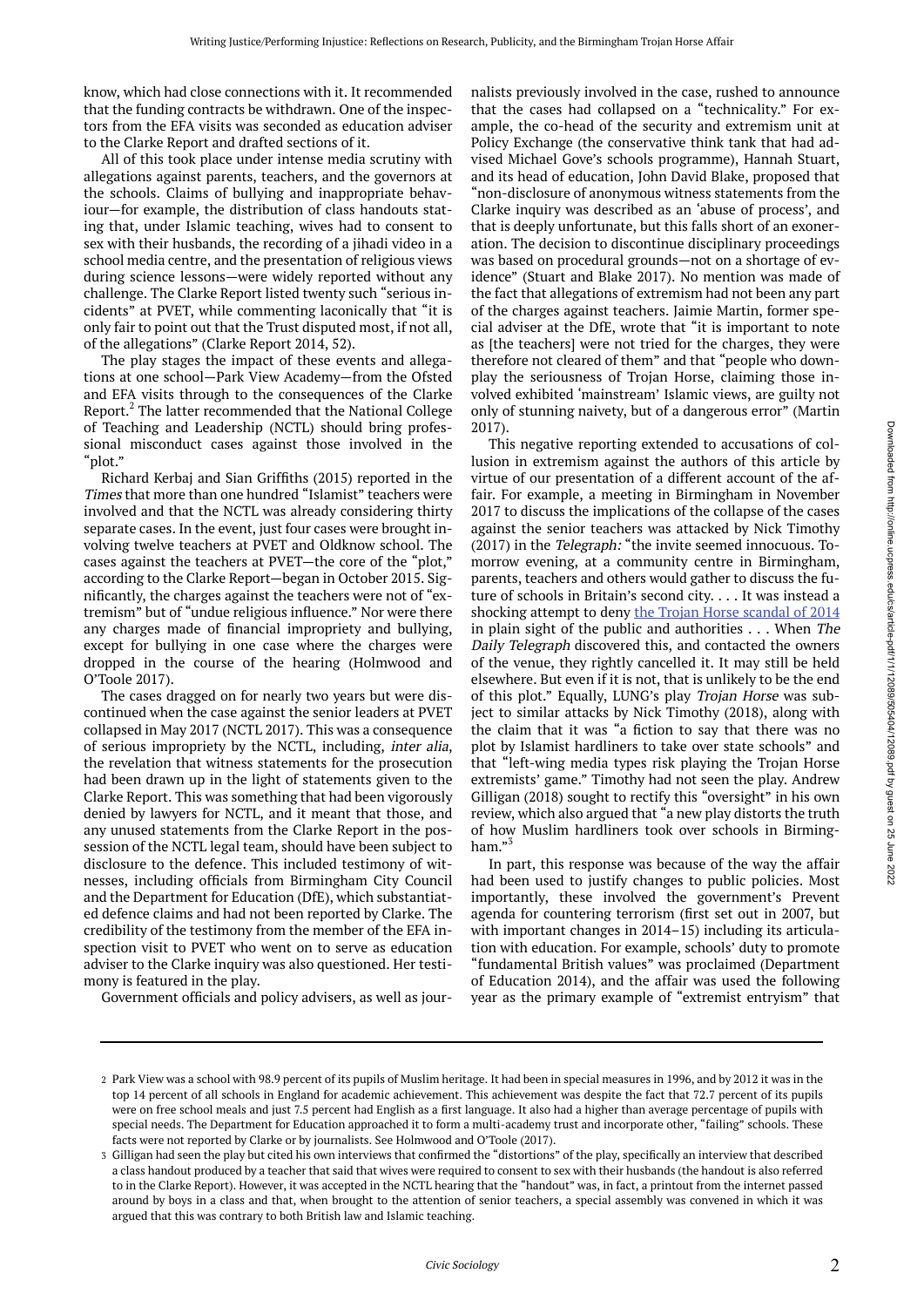would be guarded against by a new Counter Extremism Strategy (Home Office 2015) to be applied to public services including higher education (Scott-Baumann 2018). The Conservative Party Election Manifesto of 2017 also proposed a new Counter Extremism Commission and gave notice of the intention to use equalities legislation—specifically the Equality Act of 2010—to combat extremism (2017, 55). In this context, there has been a high-level commitment to maintain the original narrative of the affair and, as we shall see, this coincides with wider interests associated with the beneficiaries of the DfE's academies programme.

This has led us to see similarities with the Hillsborough disaster of 1989, where false claims about Liverpool football supporters—drunkenness, pilfering from dying victims, attacks on police—were put forward by the authorities and recycled by the media as part of an attempted cover-up of police failings in crowd management that had led to the deaths of ninety-six fans (Scraton 1999). In the Birmingham Trojan Horse affair, teachers lost their livelihoods and, together with school governors, had their reputations and motivations impugned. At the same time, their local communities were represented as ethnic minority "monocultures" at odds with mainstream British values. They became examples to be pointed to in the context of growing concerns about social integration (see, for example, Casey 2016). In the case of the Hillsborough disaster, it was not until a film publicising the alternative narrative was shown in 1996 that the narrative began to change; the judgement of a new independent panel in 2012 was accepted by the government, leading to a new police investigation and inquests in 2016 that changed the official verdicts from accidental deaths to unlawful killings.<sup>4</sup> The play Trojan Horse represents a similar attempt to engage the public with an injustice produced in their name.

The play ends with two events separated in time encapsulating the damage done. Farah, a pupil at Park View, receives the poor verdict on her GCSE examinations taken during the summer term of 2015, having been caught up in the furore over the Trojan Horse affair and subsequent changes at the school in the previous year; <sup>5</sup> two years later, in May 2017, teacher Rashid anticipates the verdict in his misconduct case, to learn that the case has collapsed without a judgement being reached except in the media. Indeed, the effect of the collapse was specifically to render the teachers silenced. The press turned up at the start of the hearings and reported the opening statements of the barrister leading for the NCTL and the evidence he proposed to adduce. Because the hearing was spread out over thirty months, journalists were not there to hear the cross-examinations. They would have intended to be in court to hear the closing statements of prosecution and defence, which they would then have interpreted in the light of the verdict. But the cases collapsed before those statements were delivered.

As Rashid says at the end of the play:

My case collapsed. When <sup>I</sup> found out, it didn't feel like <sup>a</sup> victory to be honest with you. The transcripts of the

trial were never published. My defence has never been heard. That's it. I've been branded . . . I am the Trojan Horse. (Monks and Woodhead 2019)

#### A CONSTRAINED PUBLIC SPHERE?

Institutions within the public sphere, whether media organisations, universities, or theatres, are subject to commercial imperatives. At the very least, they need to secure revenues to maintain their activities. The market context has changed for journalism as a consequence of the impact of the internet upon the business models for print media, but there are changes, too, for universities with their increased marketisation and the requirement that publicly funded research should show "impact" (Holmwood 2011). A similar situation exists for theatre and the arts that need to secure funding in a context of budget cuts and where funders apply impact criteria to their funding. Indeed, Bartlett (2011, 173) recounts how the availability of funding for arts initiatives such as her own verbatim play, Not in My Name, through Prevent (and in partnership with the counterterrorism unit of Lancashire Constabulary) coincided with announcements of cutbacks and redundancies at the Arts Council.

As Ali (2018) argues, the Arts Council's expressed concern for "diversity" also has to contend with a wider discourse of risk deriving from the Prevent duties, which constrains how it meets that ambition. Bartlett, for example, developed her verbatim play in an earlier iteration of the Prevent strategy before, in the wake of the Trojan Horse affair, its focus shifted from violent to nonviolent extremism and introduced a duty to report behaviour and attitudes that might indicate a risk of radicalisation. Bartlett describes that both the interviews undertaken in researching the play and responses to the play in the interactive postperformance workshops include some issues that she found worrying (2011, 180, 183,187).<sup>6</sup> Under current Prevent duties, she would have a duty to report her participants, as, indeed, would academic researchers. More profoundly, the very staging of the play (and the interactive workshops associated with it) produces the risk of self-incrimination by participants. We shall return to the ethical issues raised, but even where the issue was framed as violent rather than nonviolent extremism, Bartlett felt constrained to "steer" the workshop conversations. Thus, she comments that they are "inherently 'stage-managed' to deny the inclusion of some possible minority opinion, thus constituting a further editorial half truth beyond the verbatim construction of the play itself . . . both the facilitator's questioning and the information provided by the actor playing Shahid [the central character, who perpetrates a terrorist outrage at the start of the play] is focused to enable any responsive deviation that may conflict with the messages we have chosen to endorse . . . to be rapidly dismissed"  $(2011, 190)$ .

The dominant mode of the regulation of activities of organisations in the public sphere in liberal democracies is self-regulation through "professional ethics." These ethi-

For a timeline of the Hillsborough disaster, see Conn (2017). 4

Farah gets Ds for all her GCSEs, with the exception of Urdu, for which she receives an A\*. The school's overall performance falls dramati-5 cally, from 76 percent passes at A–C (including maths and English) to 42 percent, a decline from which it has yet to recover.

 $\epsilon$  For example, Bartlett comments, "inevitably, given the theme of my research, I encountered specific perspectives that were offensive, abusive and sometimes dangerously provocative. Many of these voices are nevertheless represented within Not in My Name, but included specifically to devalidate through structural opposition rather than endorse them" (2011, 183).

<sup>7</sup> Significantly, Bartlett refers to Augustus Boal's "theatre of the oppressed" (1998) and its staged "forums" as an inspiration, while using performance to sustain legislative politics rather than to remake it.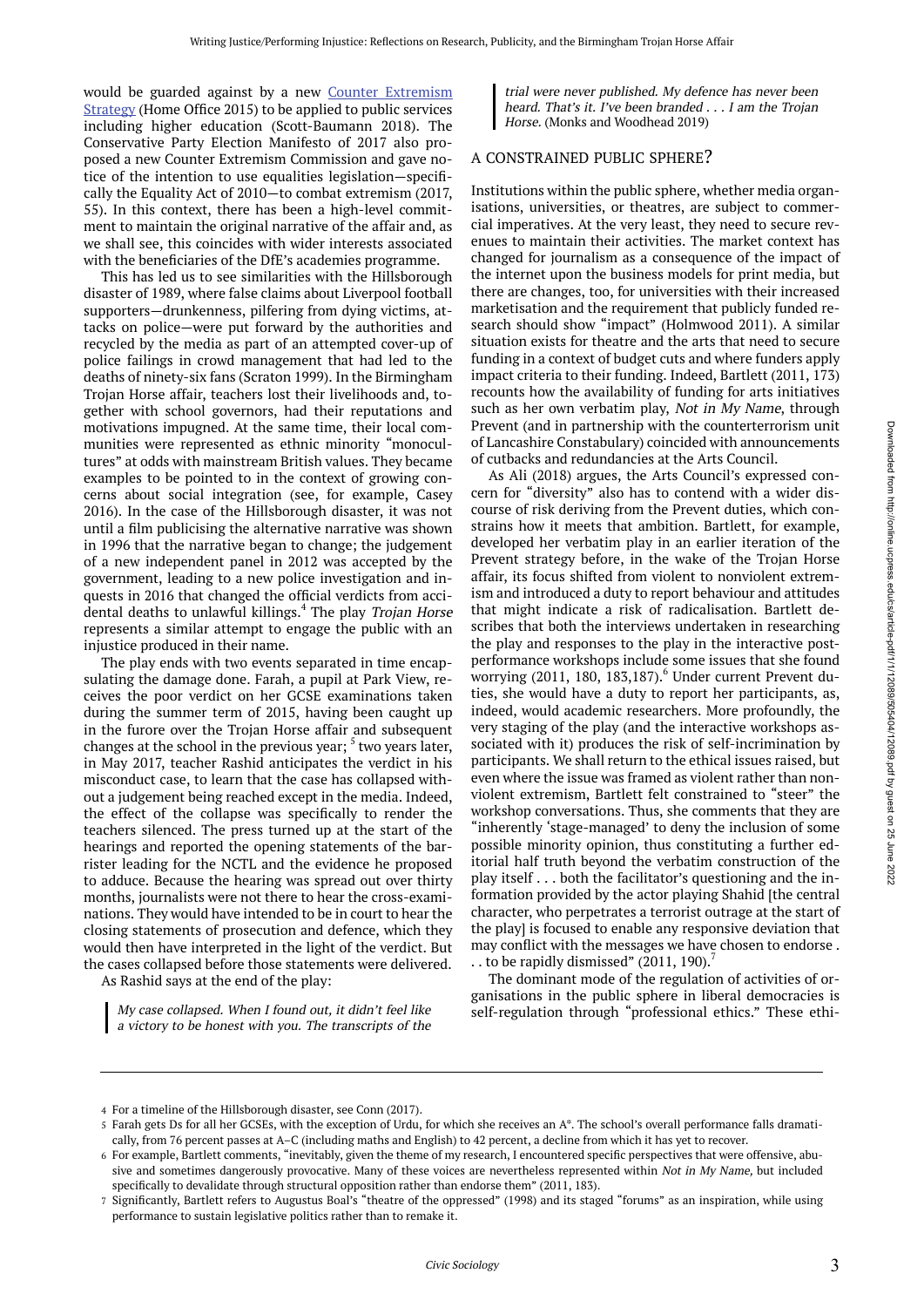cal frameworks are designed to ensure integrity in "reporting"—variously understood in terms of "balance," "objectivity," "weighing of evidence," and the like—and to provide the protection of those who are subject to reporting from unnecessary harms, qualified only by the public interest. Of course, these ideas are not uncontested. As far as the press in the United Kingdom is concerned, disquiet over self-regulation was heightened following the phone-hacking scandal and the Leveson Report (2012). There have also been serious reservations raised about verbatim theatre, not least because it is frequently addressed to a perceived injustice, or to give "voice" to a marginalised group, which means that dramatic expression can distort the very truth that its documentary methods purport to reveal (Fisher 2011). However, although verbatim theatre is a form of theatre that is usually associated with challenging power (Boal 1998) or facilitating different voices (Paget 1987), it is now also used to deliver government messages under Prevent, as in the case of Not in My Name.

These are issues that have become more pertinent in the light of claims about "post-truth" and "fake news," which have challenged established media and claims for expertise alike. The latter is increasingly represented as a form of "monopolistic" appropriation at odds with the democratisation of knowledge otherwise to be welcomed, as is argued by Fuller (2018). Fuller, however, misunderstands the idea of the professions and their social significance as standardly argued within sociology. For example, both T. H. Marshall (1939) and Talcott Parsons (1966) associate the rise of the professions with the development of the modern citizenship complex and, most importantly, link the phenomenon to democracy and social rights. The university as an institution had come to be responsible for what Parsons calls the "cognitive complex" within modern societies—that is, the knowledge associated with the activities of an emergent knowledge society (and economy) and its (various) "publics." However, that knowledge is at the service of the values that underpin the citizenship complex of the public sphere. While "professions" are the "outward" face of the knowledge society and its demand for specialized expertise, the university is increasingly the guarantor of the knowledge base of that expertise and its development through research. In this analysis, the professions represent not a selfinterest derived from their monopoly of warranted knowledge but a public interest, organised under democratic values of a society of equals (see Holmwood 2014 for further discussion).

Fuller (2018), for his part, endorses the idea of posttruth as the logical conclusion of the arguments of sociology about the nature of knowledge as power. For him, there is little to be gained from lamenting the situation and everything to be gained from joining the game. Post-truth, for Fuller, is nothing less than a consequence of the "democratisation" of knowledge, especially in the context of social media and the internet, where information and counterinformation is readily available. In fact, if everyone is an expert, no one can be, and knowledge claims become reduced to expressions of opinions and "interests"—for example, those of "elites" or of "ordinary people."

His argument is weak precisely insofar as he has no concept of democracy and, instead, operates with a neoliberal conception of a market for ideas. We can understand the conflation by going back to an older sociological under-

standing of democracy in terms of "publics" and discursive processes of decision-making. The wider project of neoliberalism is to displace publics with markets, and thus the displacement of democracy itself by the market. The alternative view of expertise that we shall put forward is one that understands it as "unsettling" of settled judgements and facilitating public debate. In that context, judgement is not assigned to experts, as Walter Lippmann (1925) famously argued, but remains the responsibility of publics and their legitimately constituted bodies (which are themselves the legitimate object of criticism).

#### COURTS OF OPINION

Of course, the public sphere is a sphere of interests and a space in which government, opposition groups, and voluntary associations make claims and seek influence. To some degree, then, sociological knowledge can be understood as facilitating that debate, just as journalism seeks to report the claims of different groups and organisations and their justifications (or otherwise). This immediately raises a specific problem of the relation between "objectivity" and "advocacy," a topic that was addressed in Howard Becker's classic article "Whose Side Are We On?" (1967). As Hammersley (2001) has argued, Becker is frequently misrepresented as claiming that sociology should be partisan, or that sociologists have an obligation to take sides, but this is a serious misunderstanding of his purpose. Becker is neutral on such matters, while observing that most sociologists are liberal and oriented to social justice, notwithstanding that others are conservative or more radical in their political orientation. His purpose is to show that what is at issue is not the subjective views of sociologists—even their intersubjective views (that is, views taken to define the ethos of the discipline)—but how their research is perceived. In other words, protestations of "objectivity" and professional ethics may not cut any mustard in the real world.

Becker makes this argument from a simple observation: that the actors and activities that sociologists are interested in are bound up in relations of power and are already organised in terms of meanings and claims for authority. Sociologists, he argues, are frequently interested in the behaviours of those in subaltern positions and, in consequence, will be looked at with suspicion by those in superordinate positions. There is, he says, a preexisting "hierarchy of credibility," one where superordinates represent their own understandings as legitimate. In this context, they present the mere representation of other understandings as a partisan questioning of their own legitimacy. In contrast, the "sociologist who favors officialdom will be spared the accusation of bias" (Becker 1967, 245).

Becker's purpose is neither to endorse partisanship nor to denounce it, but simply to observe that sociologists must conduct their craft within such hierarchies of credibility.<sup>8</sup> In line with the "dramaturgical" analogy that motivates his general approach, Becker suggests that these "are seen by society as morality plays and we shall find ourselves, willynilly, taking part in those plays on one side or the other" (1967, 245). We suggest that this is a helpful way of thinking about reporting, sociological or otherwise (including that of verbatim theatre). Its role is not to adjudicate contrary accounts but to provide a way of facilitating judgement in contested circumstances.

<sup>8</sup> Galtung and Ruge (1965) made similar arguments for news reporting.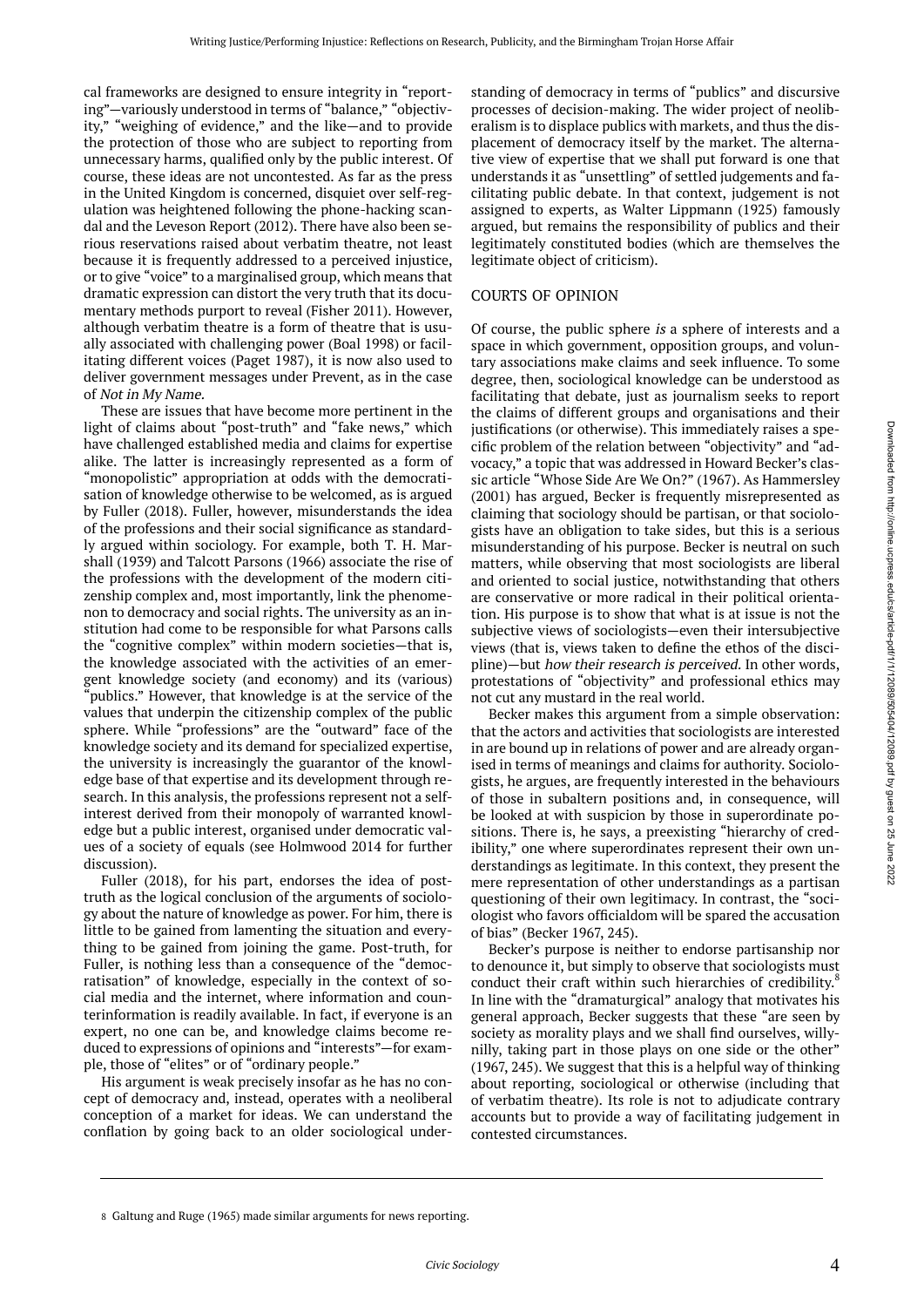Significantly, this is a role that accords with that of an expert witness to a court. The expert witness is appointed by one of the parties, but her or his duties are to the court—not to the appointing party—to provide an explication of complex matters for settlement by a panel, magistrates or jurors who are not expert in the matter at hand but are sanctioned to make judgement on them. In many ways, this corresponds to what Edmondson (1984, 6) has analysed as the "rhetorics" of sociological writing, involving the means that "aid one's interlocutor to arrive at a convinced judgement of his or her own." The devices may not be familiar, but the setting of the court involves the direct interrogation of statements, in contrast to the situation in which the audience is made up of colleagues where the devices are the accepted norms and conventions of the profession.

Indeed, the court can itself be understood as a theatre in which justice is staged (Scott 2016). A court performance is designed to reinforce its "authoritative" nature through its placing of the actors on different parts of the stage (the dock, the bench), their dress (indicative of authority and hierarchy), the formal politeness of its proceedings (specifically, and paradoxically, their lack of "drama"), and the trolleys of files of evidence, which are a conspicuous part of the proceedings and to which witnesses are pointed in their testimony. Rogers (2008), however, proposes that, while useful, the analogy between a court and a theatre breaks down just at that point where a judgement is entered against someone. Here the court is revealed to be grounded in "violence"—that very violence, for example, the legitimate monopoly of which, Weber argued, is exercised by the state in whose name the court acts.

This dimension of violence is absent in theatre, which is generally understood in terms of fictional representations that do not lead to decisive outcomes. In documentary theatre something different than the court performance is happening, even where transcripts of a court are part of the play's construction. Verbatim theatre purports to represent the truth of the events it stages, but it has to do so through artifice. Indeed, verbatim theatre frequently draws attention to that artifice by elements of staging that indicate to the audience that what it is being shown is a consequence of reconstruction and editing (for example, as in the case of Trojan Horse, by an ensemble cast enacting different parts).

"Truth" in verbatim theatre would be a pale counterpart to imaginative theatre were it not for its relation to the court (or some equivalent, such as a formally constituted inquiry) and its decisions. It draws its force from an imputed failing in the decisions of the court, a failing that it understands to be an injustice. The audience is asked to be moved by the injustice and its consequences, but it is not asked to declare a judgement. The performance "reopens" that which is purported to be "closed" by decision of the court.<sup>9</sup> Indeed, this constitutes one aspect of Boal's (1998) claim for the legislative function of verbatim theatre.

In this way, we can see that calling the "truth" of the court into question would be sufficient to elicit the response by those invested in its judgement that what is at play is "bias" and "misrepresentation." After all, from the perspective of the court, the "evidence" was plain and the judge-

ment settled. However, it would be difficult to understand this process of verbatim theatre except as contributing to a debate—to democracy in action—in contrast to the reinforcement of authority to stop the unsettling of what had been settled, albeit preemptively.

So far, what we have written is not uncomfortable from a social scientific perspective. We have implied that journalists in the affair reported from the "official" point of view, although we have not yet discussed why that should be. It is not that journalists should not report settled judgements as fact. The problem in the Trojan Horse affair was that they presented as factual that which was not settled (precisely because the court process was cut short without a proper judgement, and because the inquiries that provided the background were not subjected to scrutiny).

What has also been noticeable about the Trojan Horse affair, however, is that it has not been taken up by many of the NGOs and activist groups outside those representing Muslims. We can turn to Becker again for some insight. He makes a further distinction between "apolitical" and "political" situations, suggesting, paradoxically, that the issues of perceived "bias" are more fraught in the former than in the latter. This is because when something is defined as political, it has this status precisely because it can easily be represented in terms of "sides." What constitutes balance is resolved by representing a publicly recognised difference.

This formulation, however, is not apt, as can be illustrated in the circumstances of the Trojan Horse affair. It is not simply that the "sides" do not have equal power or place in the hierarchy of credibility. Spivak (1988) famously posed the question "can the subaltern speak?," but the issue is properly one of whether existing structures facilitate their being heard (Bhambra 2014). Bartlett (2011, 176), for example, cites Mladen Dolar's (2006) ethics of "hearing voices" in her justification of the use of verbatim theatre. However, in describing her editorial decisions, she relies upon her "inner voice of reason" aligned with the legislative power, through which the voices heard in her play must be passed. Indeed, the representation of "sides" does not mean that others will be heard properly, and it poses the question of the structural capacity for listening (Back 2007). In this situation, the role of sociology, or theatre, as mediator, or as vehicle for marginalised voices, becomes at issue. This is especially the case when, as we have suggested, both the impact agenda for academic research and the use of theatre in schools to deliver government educational policies encourage alignment with the official view.

What if the subaltern does not seem to be on "our" side? The dominant "liberalism" of professional knowledge oriented to democratic values confronts a problem when the subordinate position is, from its own perspective, potentially understood as "illiberal" and framed as antidemocratic. In principle, the obligations that Becker sets out would remain, but now those who report sympathetically face a problem of credibility not just from the superordinate position being criticised, but also from within their own professional group, whose "secular liberalism" maintains a critical distance from those with conservative, or what are perceived as conservative, nonliberal, or religious values. From

<sup>9</sup> In the case of Trojan Horse, for example, this was implicitly recognised in a later review by the *Telegraph*'s drama critic based, unlike that of Timothy, on a viewing of the play. Presenting the variety of views expressed in the play, Dominic Cavendish (2018) writes: "There are thousands more words besides those. Some of them will sway you in completely different directions—and send you off looking for more information. That's valuable. As with the best education, we shouldn't accept spoon-feeding, from whatever source. See it. Judge for yourselves."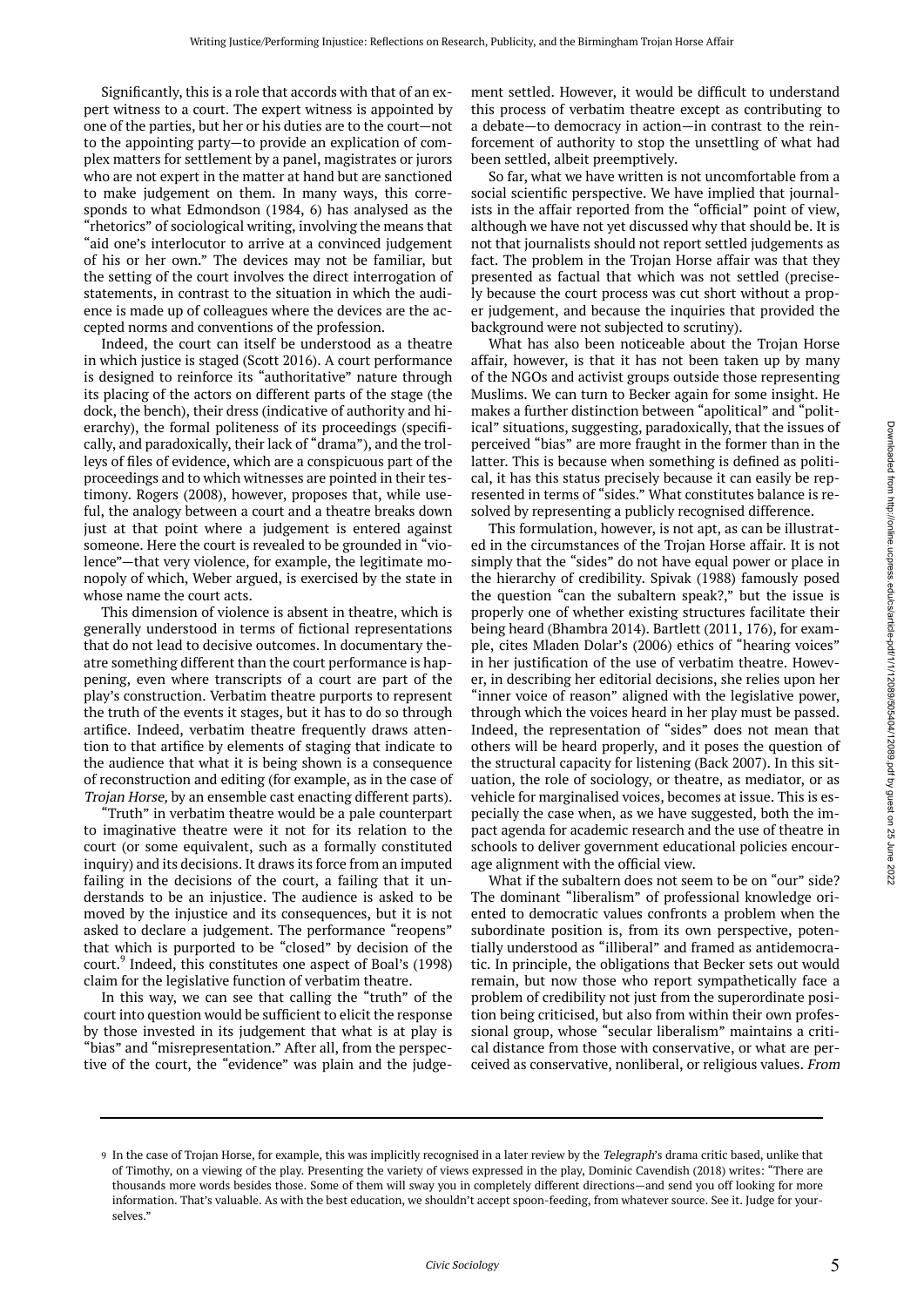#### the "official" government perspective, those involved in the Trojan Horse affair are the wrong sort of conservative; from <sup>a</sup> liberal perspective, the problem is that they are any sort of conservative.

This situation has been reinforced by the government's recent decision to utilise the Equality Act 2010 to interpret the duty to promote fundamental British values and the application of the Prevent agenda in schools (for discussion, see Holmwood and Scott-Baumann, forthcoming). The claims of egregious practices—gender segregation, homophobia, religious conservatism, albeit falsely alleged against the Trojan Horse schools in Birmingham—are set against a wider British commitment to equalities, equalities that are also central to sociological conceptions of justice. What is displaced, however, is the protection of religious belief as expressed in the Equality Act 2010 and in the UN Declaration of Human Rights (Article 18 of the Social and Political Covenant, paragraph 4), which states that its signatories will have "respect for the liberty of parents . . . to ensure the religious and moral education of their children in conformity with their own convictions." Indeed, in the wake of the Trojan Horse affair, Clayton et al. (2018) have argued against this understanding, proposing instead that children should have the right to protection (safeguarding) from the beliefs of their parents: "Current legislation," they write, "is too permissive to parents and insufficiently attentive to children's interests, in particular their interest in autonomy" (2018, 9).

As we have already argued, there was no basis to the claims of extremism made against teachers, nor was there any evidence that the school at the centre was failing its pupils in terms of their future capacities as citizens. Moreover, none of their activities was in breach of existing statutory requirements on schools. However, the argument is increasingly that there should be no compulsory religious education and collective worship in publicly funded schools. Notice that the argument arises as a consequence of ethnic minority and other-than-Christian heritage communities exercising their rights under current statutory requirements. Instead, the Trojan Horse affair becomes an example of the exercise of a lawful right that should not have existed. The fact that the Human Rights Act 1998, Article 7, establishes that there should be no punishment for acts where there is no law forbidding them becomes a "state of exception" (Agamben 2005), now endorsed by liberals—including social scientists—in their arguments against religion.

#### A NEW POLITICS?

Our account so far has not addressed directly the changing social and political circumstances of the different forms of reporting. We have argued that there has been a dispersal of school governance into multiple discrete networked communities of practice (some charitable, some philanthropic, some for-profit organisations), alongside a centralisation of

responsibility under the DfE and its agencies. Here we will consider how that development has occurred across a number of areas and its consequences for the public sphere and reporting practices.

Ball and Junemann (2012) argue that "networked governance" involves not a "hollowing out" of the state as some, such as Rhodes (1994), have argued but a "rolling out" of new structures and technologies of governance (see also Holliday 2000). However, they are rather neglectful of the authoritarian implications of networked governance, in terms of the enhanced power and responsibility assigned to the centre and the relative weakness of the other agents in the network and of those who are cast outside it. The new networks are both fragile and separate from local responsibilities. Instead, they are networked directly with government. Moreover, the networks include—indeed, are dominated by—the beneficiaries of public funding (diverted from local authorities) and dependent on the goodwill of the DfE. At the same time, the agencies and programmes operated by the DfE now function on the basis of consultants drawn from the very network system under scrutiny.<sup>10</sup> For example, Ark Academy Trust took over two of the schools associated with the Trojan Horse affair, and its finance director, Amanda Spielman, replaced Michael Wilshaw as chief inspector of schools. The officials at the DfE responsible for the schools improvement programme were themselves employed as consultants with an interest in the maintenance of their contracts and not as civil servants operating under a public duty.<sup>11</sup>

If "hollowing out" of the state is the wrong description, then it has certainly been *privatised*, leading to the attenuation of a public voice except through the media. Indeed, the conjunction of networked governance and populism is not accidental. Democracy necessarily functions through populism once authorised public agencies of local accountability are transferred to private consultancies and independent agencies (see Boon, Salomonsen, and Verhoest 2019). Populism, in this sense, is not a reaction to a government that is out of touch with the people but is the mode in which government itself functions and how it uses the media. Indeed, in Becker's terms, populism might be understood as laying claim to an inclusive credibility of the "people" where difference constitutes an alien expression within the body politic. David Cameron's (2011) declaration that multiculturalism had failed was very precisely made in these terms. Scapegoating is how politics is conducted.

Politicians plant "fake" stories or "spin" them, and journalists faithfully report their "truth" rather than exposing the distortions. But, surely, the situation of social science and sociology is different from that of journalism? The view that they are different would neglect recent changes to higher education and its marketisation. Our institutions are now no less commercial than large media corporations. The currency of higher education is "reputation," which can be represented in a rank order and converted into revenue.

<sup>10</sup> It is significant that when Birmingham City Council initiated an inquiry into the Trojan Horse affair, it called upon not the director of education of another local authority but the chief executive of a multi-academy trust—Ian Kershaw of Northern Education Trust, then made up of around 20 schools equally divided between primary and secondary schools, compared with 437 schools then operating in Birmingham, and based in Newcastle, which has a below average (for England) proportion of ethnic minority pupils compared with Birmingham's above average proportion. See Holmwood and O'Toole (2017, 170ff.).

Janet Downs (2015), for example, reports for the Local Schools Network that ninety-three "education specialist contractors" were selected 11 by the DfE to support the academies programme, and advise regional school commissioners on sponsorship of underperforming schools to become part of multi-academy trusts. Many of these advisers have stakes within existing trusts. It replaced an earlier scheme of "academy brokers," but nine of the new contractors were former brokers, one of whom represented thirty-seven of the new contractors. Another was Rob Briscoe Associates. The latter was the representative of the DfE in the development of PVET.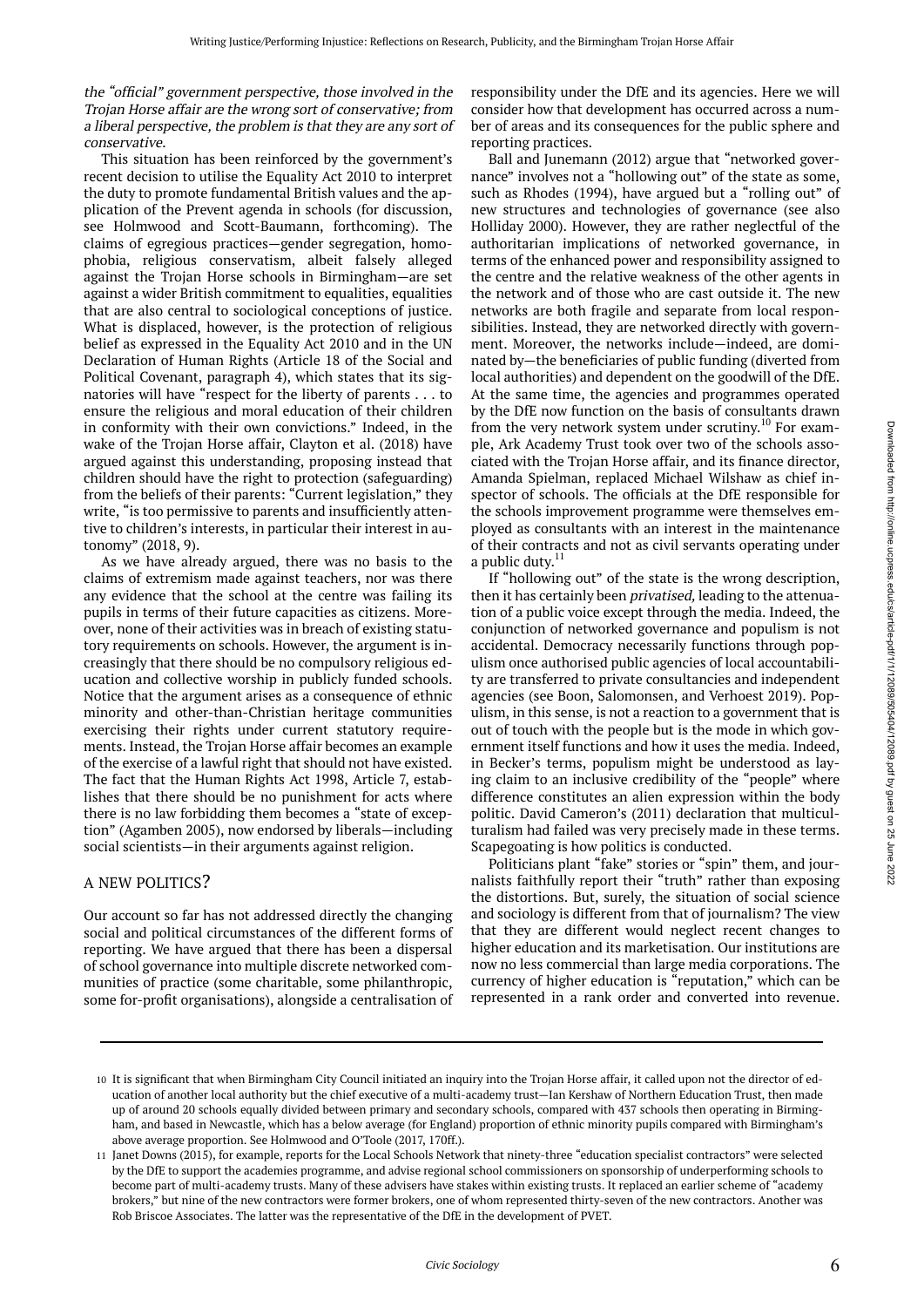Moreover, we have been encouraged to think of our research in terms of its use by some "beneficiary"—the "impact agenda." Our claim is to provide the evidence to facilitate policy, but under the strictures of co-produced knowledge with beneficiaries, our knowledge necessarily becomes interest based. As should be clear, this is different from the model of the "expert witness," which is precisely to facilitate debate in the context of interests, while being advocate of no particular interest other than the representation of the evidence made available for public judgement.

#### CONCLUSION

This article has addressed issues of reporting central to conceptions of public sociology and verbatim theatre. Burawoy (2005, 6) acknowledges a "scissors movement" where "over the last half century the political center of gravity of sociology has moved in a critical direction while the world it studies has moved in the opposite direction." But the issue is not simply one of different public values, though, undoubtedly, the scissors movement that Burawoy describes facilitates populism and the critique of (sociological) expertise. It is more important, as we have suggested here, that the sociological conditions of functioning democratic decision-making have been weakened and that the agencies that facilitate this decision-making—the press, academic research—have been bent to instrumental ends.

Burawoy (2005, 18) also suggests that instrumental knowledge has come to prevail over the "reflexive knowledge" associated with critical approaches. He calls for a greater accountability to "publics" rather than "peers" and also for a recognition that professional and public sociologies share much in common.<sup>12</sup> Here we have suggested that the problem, in part, is that there is no straightforward alignment of critical sociology and the values of "subaltern groups." As the Birmingham Trojan Horse affair shows, one of the difficulties has been getting any acknowledgement of the significance of the case precisely because of the liberal assumptions that are shared by critical and professional sociologies. In this context, verbatim theatre has been a valuable way of reaching audiences that are not simply those that are already aligned with the presumed lessons to be learned—for example, about Islamophobia.

In this article we have drawn on the role of the expert witness to illustrate a form of sociological humility, which places expertise at the service of those who are called to make a judgement, rather than supplanting that role by declaring the answer. In a similar way, verbatim theatre unsettles what was previously settled, but it must do so by making its characters believable in their motivations; otherwise, it becomes "didactic" rather than "dialogic." But there are always lives at stake. If knowledge is power, then it cannot also be a game, as Fuller (2018) has suggested. Or, if it is, it is one in which the losers may suffer not only a failure to realise their interests but also a loss of their rights and, in the context of populism, the calumny of public opinion. In our present times, we are in urgent need of social research that will rectify injustice and a theatre that will break through one-dimensional representations of public events.[^13]

As Farah, a pupil at Park View, says toward the end of the play:

British Values are now part of the curriculum for my little brothers at Nansen Primary. British Values are Islamic values. They're not something that's new to us because there's <sup>a</sup> label or <sup>a</sup> policy. To suddenly name it "British values" as though Britishness is something <sup>I</sup> have to learn, something I have to become, rather than something I already am. I was born in Alum Rock, I've lived in Birmingham all my life. What about me is not British? (Monks and Woodhead 2019)

#### DECLARATION OF INTEREST

The authors were themselves actively involved in the Birmingham Trojan Horse affair. John Holmwood was an expert witness for the defence in court cases brought by the National College of Teaching and Leadership, specifically the case involving senior leaders at Park View Educational Trust. Helen Monks and Matt Woodhead are writer/ directors at LUNG Theatre, a verbatim theatre company associated with Leeds Playhouse. Between 2014 and 2017, they conducted two hundred hours of interviews with pupils, parents, teachers, governors, and education officials in Birmingham and at the DfE. Trojan Horse was performed at the Edinburgh Festival Fringe in August 2018, where it won the Amnesty International Freedom of Expression Award (among other awards) but failed to get bookings for a subsequent run at other venues. (Following the Amnesty award, it was booked for a tour of major venues in October and November 2019 and in February 2020.) The authors of this article also had access to all official reports (redacted in some cases to protect witnesses) and court documents, including transcripts, in the public domain. This was information available to journalists reporting on the Trojan Horse affair, many of whom purported to have interviewed key players and local "informants."

<sup>12</sup> Burawoy aligns both professional and policy sociologies with "instrumental knowledge" and critical and public sociologies with "reflexive knowledge."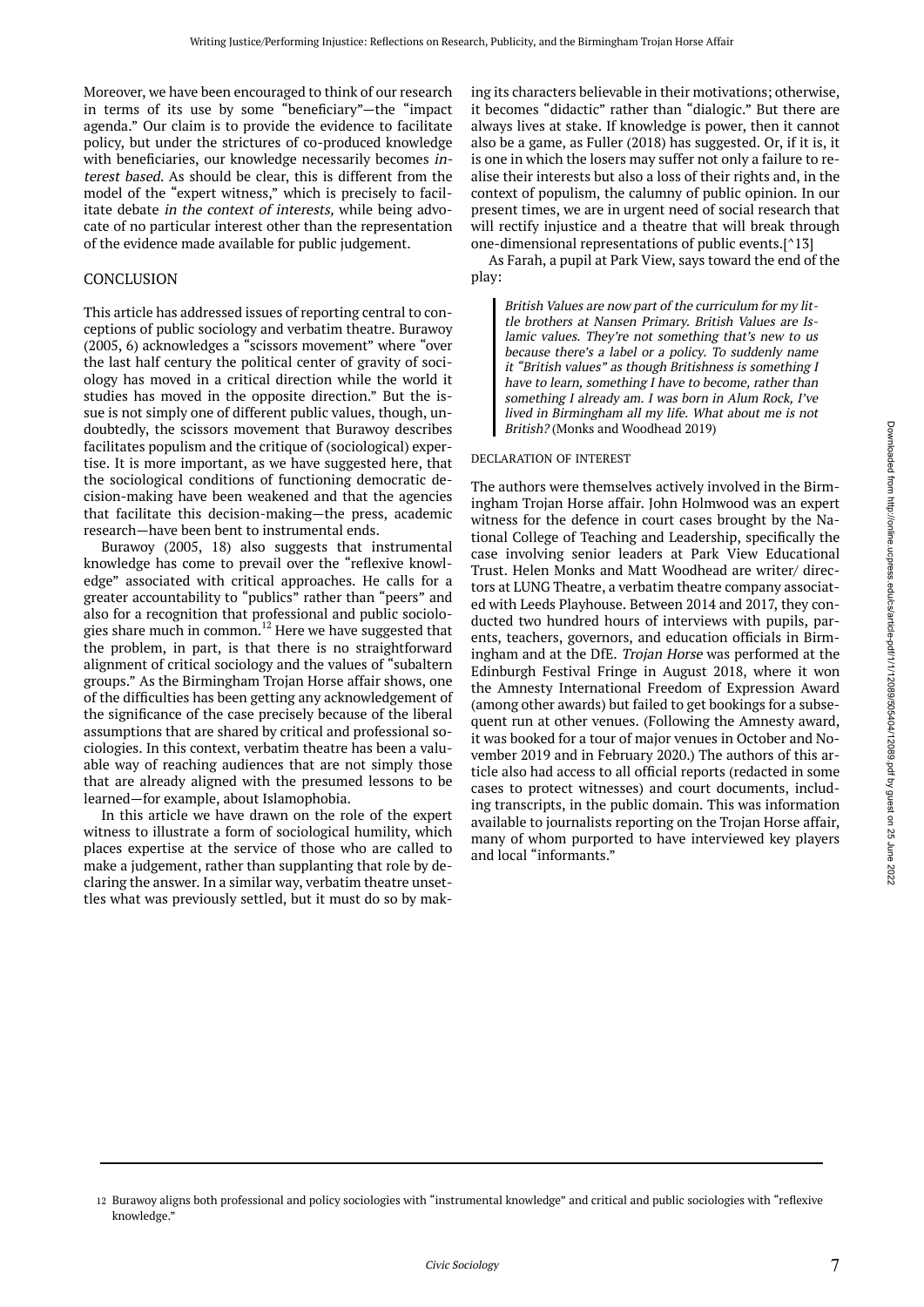## REFERENCES

Agamben, Giorgio. 2005. State of Exception. Chicago: University of Chicago Press.

Ali, Roaa. 2018. "Homegrown Censored Voices and the Discursive British Muslim Representation." Research in Drama Education: The Journal of Applied Theatre and Performance 23 (3): 373–88. https://doi.o rg/10.1080/13569783.2018.1474095.

Back, Les. 2007. The Art of Listening. London: Bloomsbury.

Ball, Stephen J., and Carolina Junemann. 2012. Networks, New Governance and Education. Bristol: Bristol University Press. https://doi.org/10.2307/j.ctt9 qgnzt.

Bartlett, Alice. 2011. "Preventing Violent Extremism and 'Not in My Name': Theatrical Representation, Artistic Responsibility and Shared Vulnerability." Research in Drama Education: The Journal of Applied Theatre and Performance 16 (2): 173–95. https://doi.o rg/10.1080/13569783.2011.566988.

Becker, Howard S. 1967. "Whose Side Are We On?" Social Problems 14 (3): 239–47. https://doi.org/10.152 5/sp.1967.14.3.03a00010.

Bhambra, Gurminder K. 2014. Connected Sociologies. London: Bloomsbury.

Boal, Augusto. 1998. Legislative Theatre: Using Performance to Make Politics. London: Routledge.

Boon, Jan, Heidi Houlberg Salomonsen, and Koen Verhoest. 2019. "The Effects of Organisational Features on Media Attention for Public Organisations." Policy & Politics 47 (2): 245–64. http s://doi.org/10.1332/030557318x15407316633243.

Burawoy, Michael. 2005. "For Public Sociology." American Sociological Review 70 (1): 4–28. https://do i.org/10.1177/000312240507000102.

Cameron, David. 2011. "PM's Speech at the Munich Security Conference." February 5. https://www.gov.u k/government/speeches/pms-speech-at-munich-secu rity-conference.

Casey, Dame Louise. 2016. "The Casey Review: A Review into Opportunity and Integration, December 5, 2016." An independent report for the Department of Communities and Local Government. http://www.g ov.uk/government/publications/the-casey-review-a-r eview-intoopportunity-and-integration.

Cavendish, Dominic. 2018. "Trojan Horse at Summerhall, Edinburgh Fringe, Review: School for Scandal? Birmingham's Islamist 'Plot' Revisited." Telegraph, August. https://www.telegraph.co.uk/theat re/what-to-see/trojan-horse-summerhall-edinburghfringe-review-school-scandal/.

Clarke Report. 2014. "Report into Allegations Concerning Birmingham Schools Arising from the 'Trojan Horse' Letter." London: House of Commons. h ttps://www.gov.uk/government/uploads/system/uploa ds/attachment\_data/file/340526/HC\_576\_accessible\_- .pdf.

Clayton, Matthew, Andrew Mason, Adam Swift, and Ruth Wareham. 2018. "How to Regulate Faith Schools." Impact 2018 (25): 1–49. https://doi.org/10.1 111/2048-416x.2018.12005.x.

Conn, David. 2017. "The Long Road to Justice: Hillsborough Disaster Timeline." Guardian, June 28, 2017. https://www.theguardian.com/football/2017/ju n/28/long-road-justice-hillsborough-inquest-timelin e.

Department of Education. 2014. "Promoting Fundamental British Values through SMSC," November 27, 2014. https://www.gov.uk/government/ publications/promoting-fundamental-british-valuesthrough-smsc.

Dolar, Mladen. 2006. A Voice and Nothing More. Cambridge, MA: The MIT Press. https://doi.org/10.75 51/mitpress/7137.001.0001.

Downs, Janet. 2015. "DfE Appoints 93 Contractors to Deploy 'Advisers' to RSCs-Some Previous Brokers Are Among Them." Local Schools Network, December 12, 2015. https://www.localschoolsnetwork.org.uk/2015/1 2/dfe-appoints-93-contractors-to-deploy-advisers-t o-rscs-some-previous-brokers-are-among-them.

Edmondson, Ricca. 1984. Rhetoric in Sociology. London: Palgrave Macmillan.

Fisher, Amanda Stuart. 2011. "Trauma, Authenticity and the Limits of Verbatim." Performance Research 16 (1): 112–22. https://doi.org/10.1080/13528165.2011.5 61683.

Fuller, Steve. 2018. Post-Truth: Knowledge as a Power Game. London: Anthem Press. https://doi.org/10.230 7/j.ctvgd30v.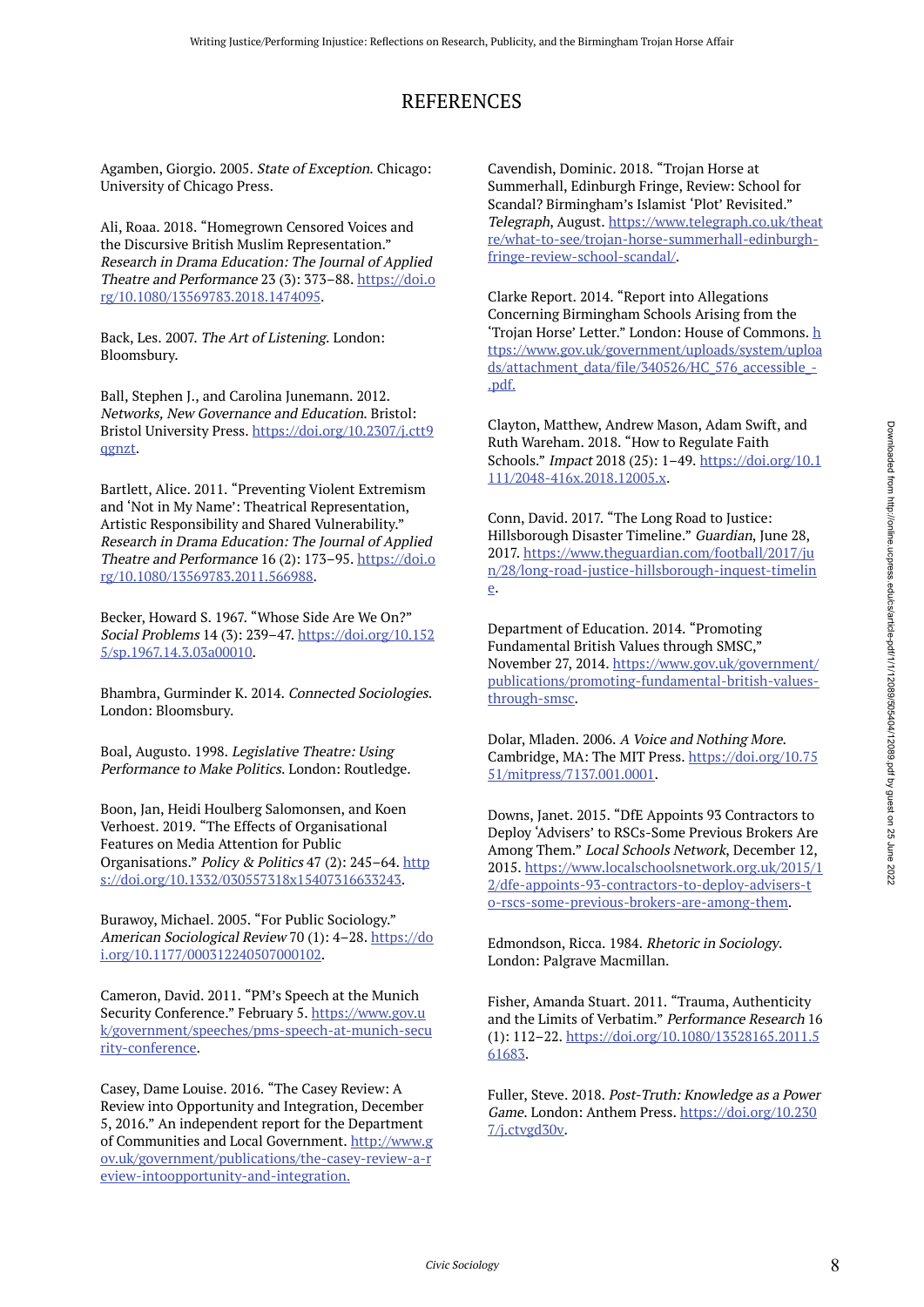Galtung, Johan, and Mari Holmboe Ruge. 1965. "The Structure of Foreign News." Journal of Peace Research 2 (1): 64–90. https://doi.org/10.1177/00223433650020 0104.

Gilligan, Andrew. 2018. "Trojan Horse Reviewed by Andrew Gilligan-the Man Who Helped Report the Scandal." Telegraph, September 2, 2018. https://ww w.thetimes.co.uk/article/trojan-horse-reviewed-by-a ndrew-gilligan-the-man-who-helped-report-the-scan dal-sh966t2sw.

Hammersley, Martyn. 2001. "Which Side Was Becker on? Questioning Political and Epistemological Radicalism." Qualitative Research 1 (1): 91-110. http s://doi.org/10.1177/146879410100100105.

Holliday, Ian. 2000. "Is the British State Hollowing Out?" The Political Quarterly 71 (2): 167-76. https://d oi.org/10.1111/1467-923x.00291.

Holmwood, John. 2011. "Viewpoint - The Impact of 'Impact' on UK Social Science." Methodological Innovations Online 6 (1): 13–17. https://doi.org/10.42 56/mio.2010.0025.

———. 2016. "The University, Democracy and the Public Sphere." British Journal of Sociology of Education 38 (7): 927–42. https://doi.org/10.1080/014 25692.2016.1220286.

Holmwood, John, and Scott-Baumann Alison. Forthcoming. "PREVENT, the Equality Act 2010 and Religious Freedoms."

Holmwood, John, and Therese O'Toole. 2017. Countering Extremism in British Schools?: The Truth about the Birmingham Trojan Horse Affair. Bristol: Policy Press. https://doi.org/10.1332/policypress/9781 447344131.001.0001.

Home Office. 2015. "Counter-Extremism Strategy," October 19, 2015. https://www.gov.uk/government/pu blications/counter-extremism-strategy.

Kerbaj, Richard, and Sian Griffiths. 2015. "100 Islamist Teachers Face Ban." Times, April 5, 2015. htt ps://www.thetimes.co.uk/article/100-islamist-teacher s-face-ban-s7b8j8skjvz.

Kershaw Report. 2014. "Investigation Report: Trojan Horse Letter." https://www.birmingham.gov.uk/downl oads/file/1579/investigation\_report\_trojan\_horse\_lett er\_the\_kershaw\_report.

Leveson Inquiry. 2012. "Report into the Culture, Practices and Ethics of the Press." https://www.gov.u k/government/publications/leveson-inquiry-report-in to-the-culture-practices-and-ethics-of-the-press.

Lippmann, Walter. 1925. The Phantom Public. New York: Macmillan.

Marshall, T. H. 1939. "The Recent History of Professionalism in Relation to Social Structure and Social Policy." The Canadian Journal of Economics and Political Science 5 (3): 325. https://doi.org/10.230 7/137036.

Martin, Jaimie. 2017. "Schools Must Be More Vigilant on Islamism Than Ever." Schoolsweek, June 11, 2017. https://schoolsweek.co.uk/schools-must-be-more-vig ilant-on-islamism-than-ever/.

McCarthy, Thomas. 1989. Introduction to Jürgen Habermas, The Structural Transformation of the Public Sphere: An Inquiry into a Category of Bourgeois Society. Cambridge, MA: MIT Press.

McKinney, Emma. 2014. "Trojan Horse Action Plan to Use Theatre to Stop Pupils Being 'Radicalised.'" Birmingham Mail, December 9, 2014. https://www.bir minghammail.co.uk/news/midlands-news/trojan-hor se-action-plan-use-8244498.

Miah, Shamim. 2017. Muslims, Schooling and Security: Trojan Horse, Prevent and Racial Politics. London: Palgrave.

Monks, Helen, and Matt Woodhead. 2019. Trojan Horse. London: Oberon Books.

NCTL. 2017. "Teacher Misconduct Panel Outcome: Mr Monzoor Hussain, Mr Hardeep Saini, Mr Arshad Hussain, Mr Razwan Faraz, Ms Lindsey Clark." http s://www.gov.uk/government/publications/teacher-mi sconduct-panel-outcome-mr-monzoor-hussain-mr-h ardeep-saini-mr-arshad-hussain-mr-razwan-faraz-m s-lyndsey-clark.

Paget, Derek. 1987. "'Verbatim Theatre': Oral History and Documentary Techniques." New Theatre Quarterly 3 (12): 317–36. https://doi.org/10.1017/s02 66464x00002463.

Parsons, Talcott. 1966. Societies: Evolutionary and Comparative Perspectives. Englewood Cliffs, NJ: Prentice-Hall.

Party, Conservative. 2017. "Manifesto." https://www.c onservatives.com/manifesto.

Rhodes, R. A. W. 1994. "The Hollowing Out of the State: The Changing Nature of the Public Service in Britain." The Political Quarterly 65 (2): 138-51. http s://doi.org/10.1111/j.1467-923x.1994.tb00441.x.

Rogers, Nicole. 2008. "The Play of Law: Comparing Performance in Law and Theatre." QUT Law Review 8 (2). https://doi.org/10.5204/qutlr.v8i2.52.